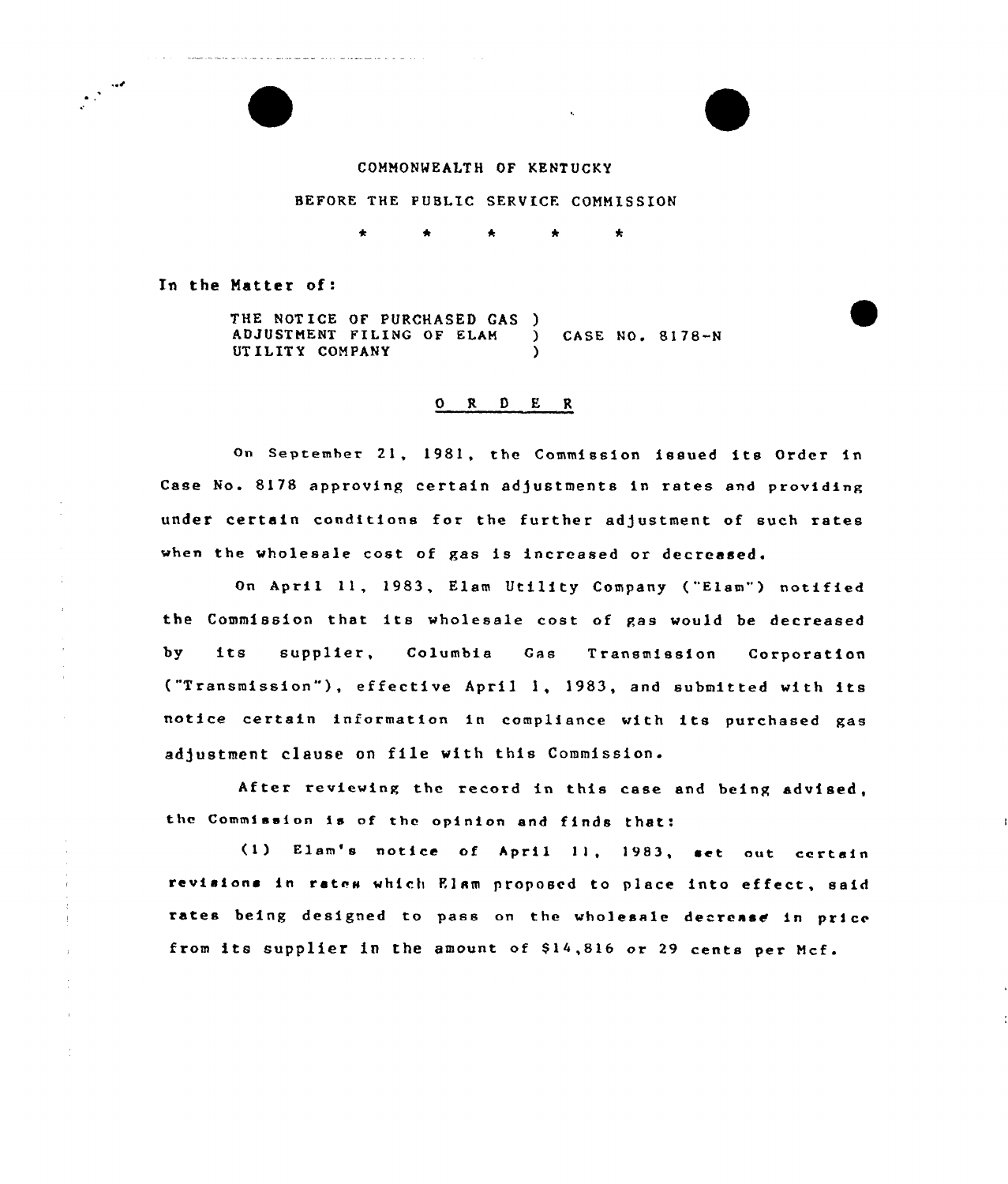

 $\mathbf{I}$ 



(2) Transmission has filed an applicetion for decreased rates to become effective April 1, 1983, with the Federal Energy Regulatory Commission.

(3) Due to the retroactive nature of Transmission's decrease, Elam should report to the Commission any excess revenues collected during the period from April 1, 1983, to the date the proposed rates are implemented, along with <sup>a</sup> plan to refund any excess collections to its customers.

(4) Elam's adjustment in rates under the purchased gas adjustment provisions approved by the Commission in its Order in Case No. 8178 dated September 21, 1981, is fair, just and reasonable end in the public interest end should be effective with gas supplied on and after April 1, 1983.

IT IS THEREFORE ORDERED that the rates in the Appendix to this Order be and they hereby are authorized effective with gas supplied on and after April 1, 1983.

IT IS FURTHER ORDERED that, for the purpose of the future application of the purchased gas adjustment clause of Elam, the base rate for purchased gas shall be:

#### Demand Commodity

Columbia Gas Transmission Corporation - \$ 5.1264 per Mcf Capitol Oil and Gas 3.95 per Mcf

IT IS FURTHER ORDERED that wf thin 60 days of the date of this Order Elam shall report to the Commission any excess revenues collected during the period from April 1, 1983, to the date the proposed rates are implemented, along with <sup>a</sup> plan to refund any excess collections.

 $-2-$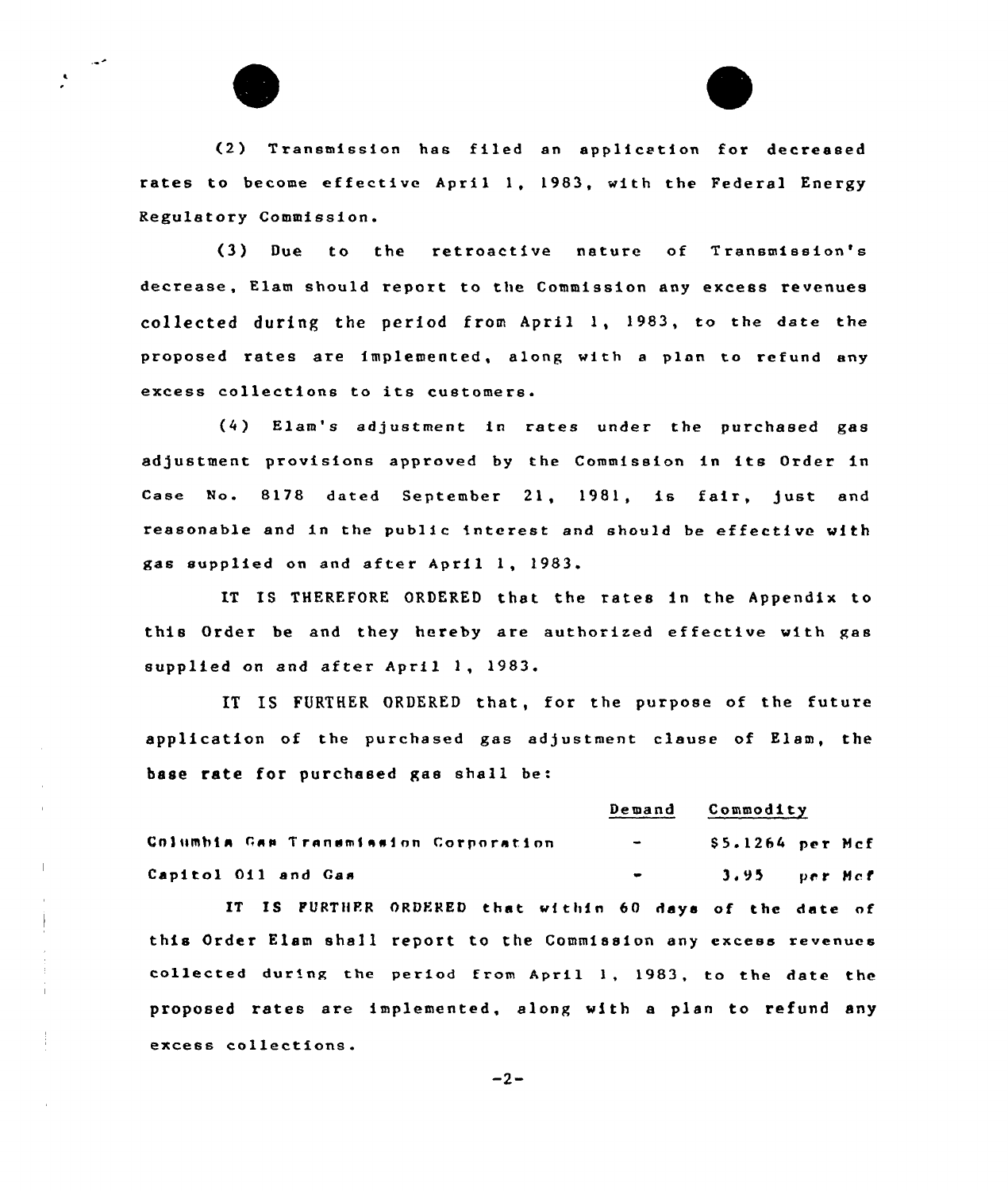IT IS FURTHER ORDERED that within 30 days of the date of this Order Elam shall file with this Commission its reuised tariffs setting out the rates authorized herein.

Done at Frankfort, Kentucky, this 26th day of April, 1983.

PUBLIC SERVICE COMMISSION

well  $\frac{1}{\sqrt{\ln 2}}$ 

ine Kansall Commiss  $overline{over}$ 

ATT EST:

Secretary